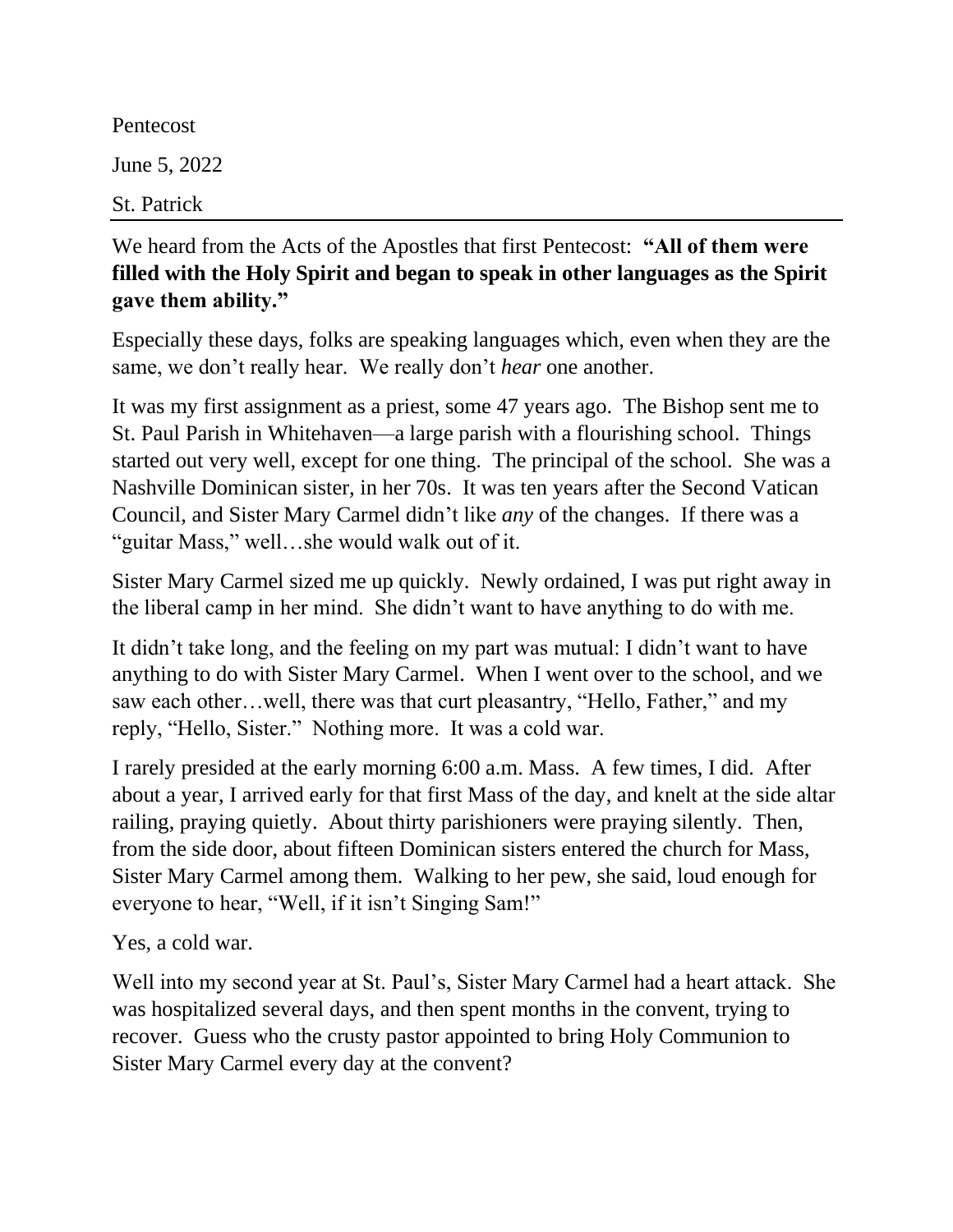Every day I brought Holy Communion to Sister. We had nothing in common, we thought. Slowly, it happened to us. We spoke a different language, and saw the church from different lens, but I came to see her deep love for Jesus as I bought her Communion. We didn't plan it, nor really want it. Over time, however, there was a closeness which began to grow. The Holy Spirit was at work.

The bottom line: Sister Mary Carmel and I became the closest friends—fifty years age difference, and different ways of seeing the church. It was our Pentecost moment, and we learned—very slowly—to speak to one another the same language of Jesus' love.

She died in her sleep in June 1980. I was far away in graduate school then. The day before she died, she mailed a note to me.

I experienced Pentecost in that relationship with Sister Mary Carmel. It was the gift of the Holy Spirit, and—it came to me later—also through the Body of Christ in the Eucharist which I shared with Sister Mary Carmel each morning, just the two of us.

## **"All of them were filled with the Holy Spirit and began to speak in other languages as the Spirit gave them ability."**

Any "cold war" going on in your life? Are you and someone else, or others, speaking a different language, and no one is trying to listen? Within this parish, or elsewhere, feathers get ruffled, and you're not speaking to each other, perhaps for decades.

St. Patrick's: *Come, Holy Spirit!* It's Pentecost. As we sang in the Sequence, **"Heal our wounds, our strength renew…Bend the stubborn heart and will**." May the Risen Jesus keep breathing on us, that we learn the language of love. Indeed, *Come, Holy Spirit!*